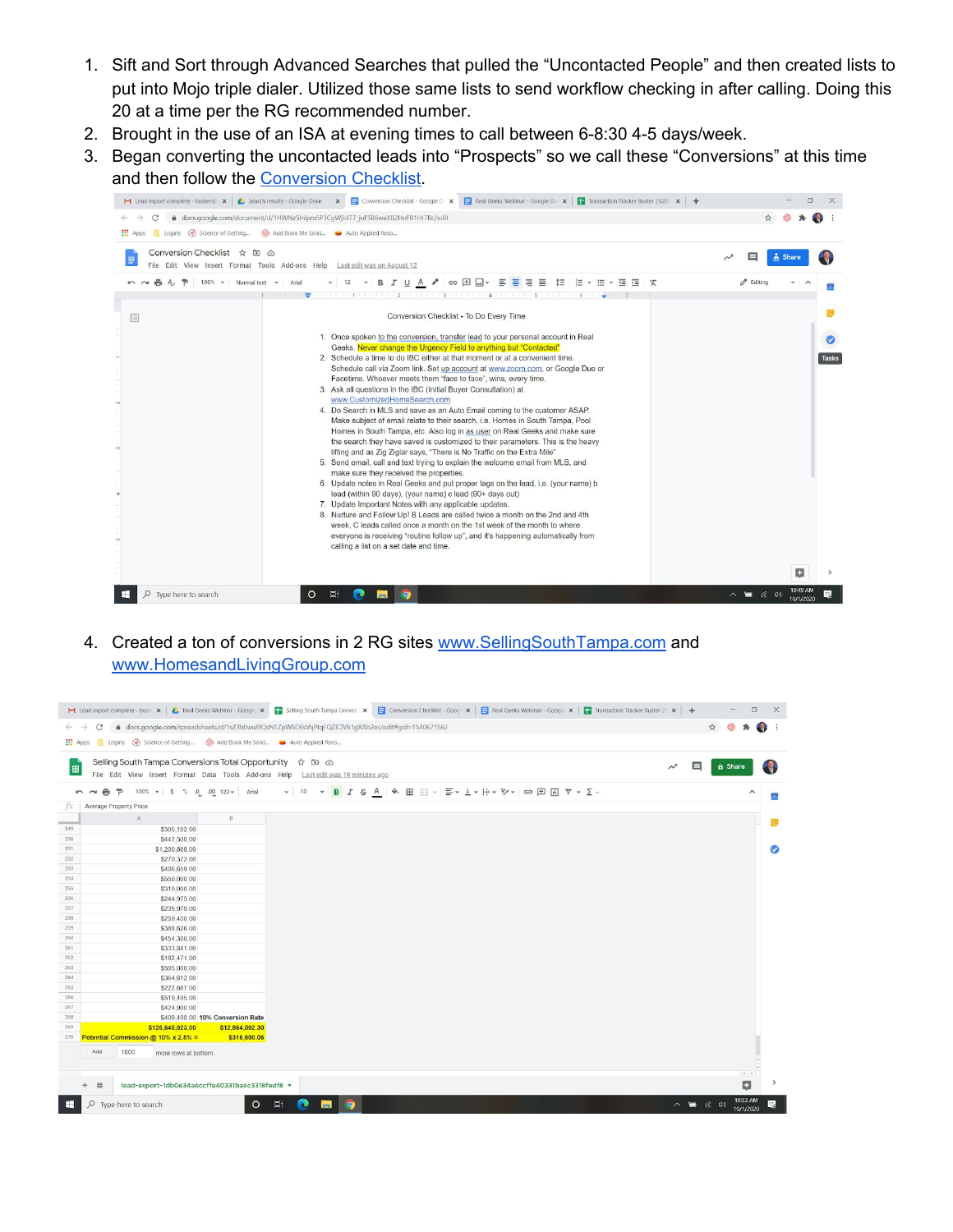

5. Focused on 4 Pillars of Income: 1. Top 50/Past Clients 2. Internet/Social Media Leads 3. Off-Market/Investment Real Estate 4. Luxury Real Estate

|                         |                              | THE Apps Logins (w) Science of Getting @ Add Book Me Solid . Auto Applied Reco                                          |                          |                          |                    |                                                           |                                                                                                                                                                                                   |  |   |   |        |                   |
|-------------------------|------------------------------|-------------------------------------------------------------------------------------------------------------------------|--------------------------|--------------------------|--------------------|-----------------------------------------------------------|---------------------------------------------------------------------------------------------------------------------------------------------------------------------------------------------------|--|---|---|--------|-------------------|
|                         |                              | Transaction Tracker Buster 2020 ☆ 面 ◎<br>File Edit View Insert Format Data Tools Add-ons Help Last edit was seconds ago |                          |                          |                    |                                                           |                                                                                                                                                                                                   |  |   |   | $\Box$ | $\triangle$ Share |
|                         |                              |                                                                                                                         |                          |                          |                    |                                                           | <u> κ α 画</u> <sup>p</sup>   100% v   S % 0 0 0 123 v   Default (Ari. v   10   v   B   <i>I</i> + A   Φ   田 Ξ v   Ξ v   <del>  ν</del>   ν  <br><th></th> <th></th> <th></th> <th></th> <th></th> |  |   |   |        |                   |
| A                       | $\,$ B                       | $\mathbb{C}$                                                                                                            | D                        | E                        | F                  | $\mathbf G$                                               | H                                                                                                                                                                                                 |  | K | M | N      | $\circ$           |
| <b>TYPE</b>             | <b>PRICE</b>                 |                                                                                                                         |                          |                          |                    | CLOSE DATE GROSS COMM IND AMOUNT IND COMMISH PARTICIPANTS | <b>SOURCE</b>                                                                                                                                                                                     |  |   |   |        |                   |
| Listing                 | \$329,000.00                 | 2/28/2020                                                                                                               | \$7,420.00               | \$5,936.00               |                    | \$5,092.00 Buster/Anna                                    | <b>Past Client</b>                                                                                                                                                                                |  |   |   |        |                   |
| Listing                 | \$255,000.00                 | 3/2/2020                                                                                                                | \$6,670.00               | \$5,336,00               |                    | \$4,552.00 Buster/Anna                                    | <b>Past Client</b>                                                                                                                                                                                |  |   |   |        |                   |
| <b>Sale</b>             | \$950,000.00                 | 3/6/2020                                                                                                                | \$12,606.00              | \$12,606.00              | \$11,000.00 Buster |                                                           | Top 50/SOI                                                                                                                                                                                        |  |   |   |        |                   |
| Sale                    | \$1,469,000.00               | 3/30/2020                                                                                                               | \$36,425.00              | \$18,212.50              |                    | \$16,241.00 Buster/Dee                                    | <b>SST</b>                                                                                                                                                                                        |  |   |   |        |                   |
| <b>New Construction</b> | \$1,400,000.00               | 3/31/2020                                                                                                               | \$41,700.00              | \$20,850.00              |                    | \$18,415,00 Buster/Rhonda                                 | <b>SST</b>                                                                                                                                                                                        |  |   |   |        |                   |
| Listing                 | \$180,000.00                 | 4/1/2020                                                                                                                | \$5,000.00               | \$2,000.00               |                    | \$2,011.00 Buster/Dan                                     | <b>Past Client</b>                                                                                                                                                                                |  |   |   |        |                   |
| Referral                | \$194,900.00                 | 3/27/2020                                                                                                               | \$1,155.00               | \$1,000.00               | \$964.00 Buster    |                                                           | <b>Great Western</b>                                                                                                                                                                              |  |   |   |        |                   |
| Listing                 | \$290,000.00                 | 5/15/2020                                                                                                               | \$6,945.00               | \$6,945.00               | \$5,990.00 Buster  |                                                           | Top 50/SOI                                                                                                                                                                                        |  |   |   |        |                   |
| Listing                 | \$660,000.00                 | 5/28/2020                                                                                                               | \$16,795.00              | \$16,795.00              | \$14,855.00 Buster |                                                           | Past Client/Top 50                                                                                                                                                                                |  |   |   |        |                   |
| Sale                    | \$810,000.00                 | 6/18/2020                                                                                                               | \$12,150.00              | \$6,075.00               |                    | \$5,343,00 Buster/Dee                                     | <b>SST</b>                                                                                                                                                                                        |  |   |   |        |                   |
| Sale                    | \$125,600.00                 | 7/8/2020                                                                                                                | \$2,276.00               | \$0.00                   | \$0.00 Dee         |                                                           | Referral                                                                                                                                                                                          |  |   |   |        |                   |
| Listing                 | \$239,000.00                 | 7/12/2020                                                                                                               | \$6,270.00               | \$5,016.00               |                    | \$4,338,00 Buster/Dee                                     | <b>Referral Brenda and Allen</b>                                                                                                                                                                  |  |   |   |        |                   |
| Sale                    | \$410,000.00                 | 7/15/2020                                                                                                               | \$11,805.00              | \$5,902.50               |                    | \$4,997.00 Buster/Dee                                     | SST/Google PPC                                                                                                                                                                                    |  |   |   |        |                   |
| Listing                 | \$960,000.00                 | 7/2/2020                                                                                                                | \$2,082.00               | \$2,082.00               | \$1,850.00 Buster  |                                                           | Referral Maria                                                                                                                                                                                    |  |   |   |        |                   |
| Listing                 | \$250,000.00                 | 7/27/2020                                                                                                               | \$6,545.00               | \$6,545.00               | \$6,285,00 Buster  |                                                           | Walk-In                                                                                                                                                                                           |  |   |   |        |                   |
| Listing                 | \$59,000.00                  | 7/22/2020                                                                                                               | \$1,770.00               | \$0.00                   | \$0.00 Dee         |                                                           | <b>Past Client</b>                                                                                                                                                                                |  |   |   |        |                   |
| Sale                    | \$299,500.00<br>\$284,500.00 | 8/3/2020                                                                                                                | \$7,385.00<br>\$6,380.00 | \$5,908.00               |                    | \$5,700.00 Buster/Dee                                     | <b>EBR</b> Organic                                                                                                                                                                                |  |   |   |        |                   |
| Listing                 | \$319,000.00                 | 7/30/2020<br>8/26/2020                                                                                                  | \$8,490.04               | \$5,104.00<br>\$6,792.00 |                    | \$4,896.00 Buster/Dee<br>\$6,584.00 Buster/Dee            | <b>Past Client</b><br><b>Ballast Point Elementary</b>                                                                                                                                             |  |   |   |        |                   |
| Listing<br>Sale         | \$400,000.00                 | 8/28/2020                                                                                                               | \$11,131.00              | \$0.00                   | \$0.00 Dee         |                                                           | <b>Referral Bay Care</b>                                                                                                                                                                          |  |   |   |        |                   |
| Listing                 | \$309,000.00                 | 9/4/2020                                                                                                                | \$8,020.00               | \$3,208.00               |                    | \$3,104.00 Buster/Dee                                     | <b>Past Client</b>                                                                                                                                                                                |  |   |   |        |                   |
| Listing                 | \$400,000.00                 | 9/28/2020                                                                                                               | \$10,000.00              | \$8,000.00               |                    | \$8,129,00 Buster/Dee                                     | <b>Past Client</b>                                                                                                                                                                                |  |   |   |        |                   |
| <b>New Home</b>         | \$525,000.00                 | 9/28/2020                                                                                                               | \$11,248.50              | \$8,998.80               |                    | \$8,892.05 Buster/Dee                                     | <b>Past Client</b>                                                                                                                                                                                |  |   |   |        |                   |
| <b>Sale</b>             | \$280,000.00                 | 9/25/2020                                                                                                               | \$5,775.00               | \$4,620.00               |                    | \$4,592.00 Buster/Dee                                     | Instagram                                                                                                                                                                                         |  |   |   |        |                   |
|                         |                              |                                                                                                                         |                          |                          |                    |                                                           |                                                                                                                                                                                                   |  |   |   |        |                   |
| Totals:                 | \$11,398,500.00              |                                                                                                                         | \$246,043.54             | \$157,931.80             | \$143,830.05       |                                                           |                                                                                                                                                                                                   |  |   |   |        |                   |
|                         |                              |                                                                                                                         |                          |                          |                    |                                                           |                                                                                                                                                                                                   |  |   |   |        |                   |
|                         |                              |                                                                                                                         |                          |                          |                    |                                                           |                                                                                                                                                                                                   |  |   |   |        | $\leftarrow$      |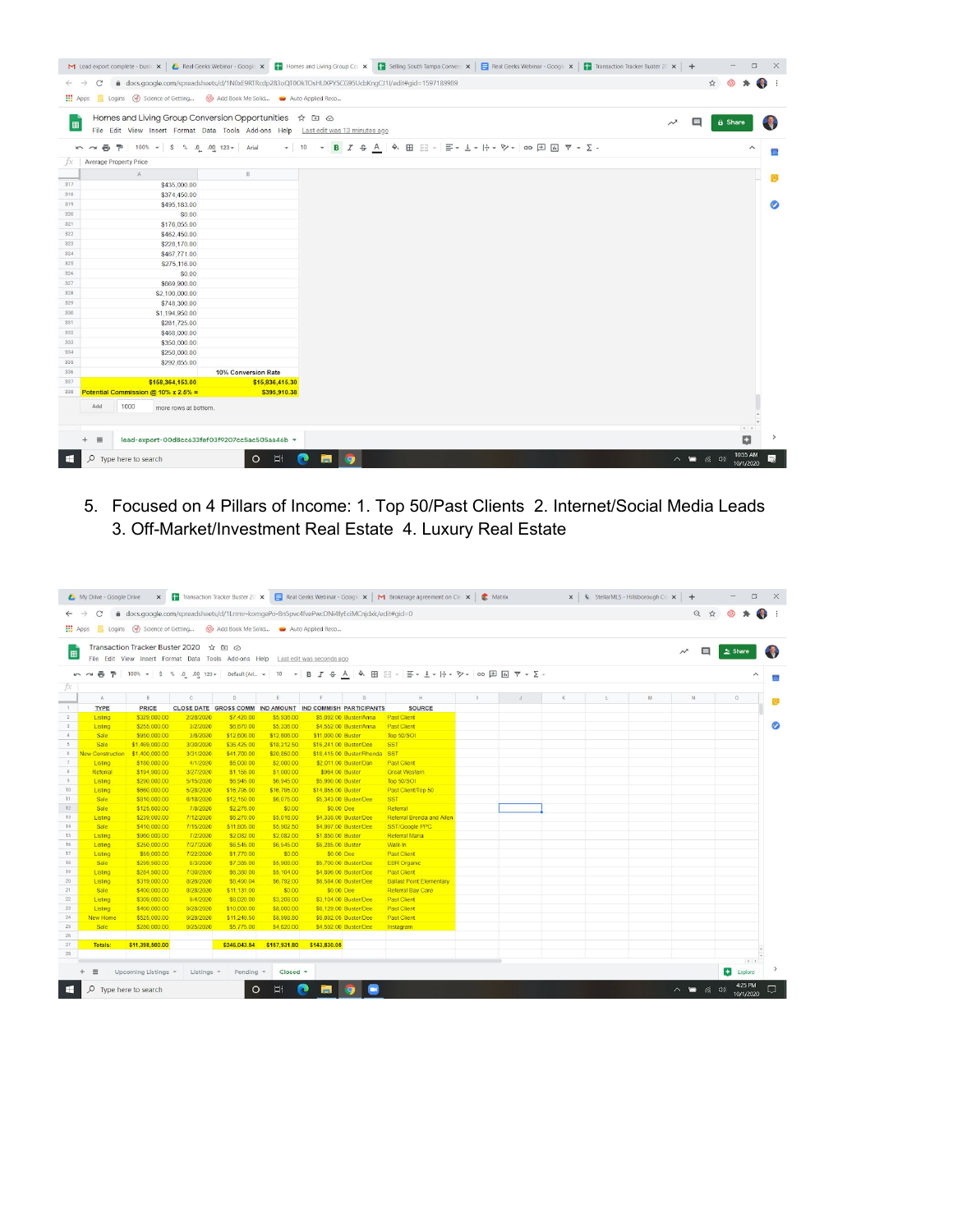| memo.exitrealty.com/MEMO/jsp/Reports/ReportCard/AgentAssociateReportCard.jsp<br>C<br>$\leftarrow$ $\rightarrow$ |                              |                                                                                     |                        |                                                                |                         |                          |                                                | ☆ |  |  |
|-----------------------------------------------------------------------------------------------------------------|------------------------------|-------------------------------------------------------------------------------------|------------------------|----------------------------------------------------------------|-------------------------|--------------------------|------------------------------------------------|---|--|--|
| THE Apps Logins (w) Science of Getting @ Add Book Me Solid . Auto Applied Reco                                  |                              |                                                                                     |                        |                                                                |                         |                          |                                                |   |  |  |
|                                                                                                                 |                              |                                                                                     |                        | <b>Close Print Window</b><br><b>Associate Report Card 2020</b> |                         |                          |                                                |   |  |  |
| Associate                                                                                                       |                              | 023800 Buster Levin (Active)                                                        |                        |                                                                | 25                      | Bronze                   | <b>EXIT Awards</b><br>2019-07-01 to 2020-06-30 |   |  |  |
| Year Licensed                                                                                                   |                              | 2005                                                                                |                        |                                                                |                         | 50 Silver                |                                                |   |  |  |
| Office                                                                                                          |                              | FL810 EXIT BAYSHORE REALTY                                                          |                        |                                                                |                         | 75 Gold                  |                                                |   |  |  |
|                                                                                                                 | Office Agent Count 71 Agents |                                                                                     |                        |                                                                |                         | 100 Platinum             | 12.46<br><b>Ends Closed</b>                    |   |  |  |
|                                                                                                                 |                              | Your Standing at EXIT BAYSHORE REALTY:<br>#2 (rank based on gross annual \$ closed) |                        |                                                                |                         | 150 Titanium             | You are 12.54 end(s) away<br>from Bronze       |   |  |  |
| Month                                                                                                           |                              | <b>Seller Ends</b>                                                                  | <b>Buyer Ends</b>      | <b>Gross Closed \$</b>                                         | <b>Listings Taken</b>   | <b>Listings In Stock</b> | # Agents Sponsored                             |   |  |  |
|                                                                                                                 | January                      |                                                                                     |                        |                                                                |                         |                          | 1.00                                           |   |  |  |
|                                                                                                                 | February                     |                                                                                     |                        |                                                                |                         |                          |                                                |   |  |  |
|                                                                                                                 | March                        | 1.55                                                                                | 1.00                   | \$23,094.75                                                    |                         |                          |                                                |   |  |  |
|                                                                                                                 | April                        | 0.40                                                                                | 0.50                   | \$19,686.50                                                    |                         |                          |                                                |   |  |  |
|                                                                                                                 | May                          | 2.00                                                                                |                        | \$23,740.00                                                    |                         |                          | 1.00                                           |   |  |  |
|                                                                                                                 | June                         |                                                                                     | 1.00                   | \$26,700.00                                                    |                         |                          |                                                |   |  |  |
|                                                                                                                 | July                         | 1.10                                                                                | 1.30                   | \$18,770.50                                                    |                         |                          |                                                |   |  |  |
|                                                                                                                 | August                       | 1.60                                                                                | 0.80                   | \$17,804.03                                                    |                         |                          | 2.00                                           |   |  |  |
|                                                                                                                 | September                    | 1.20                                                                                | 1.60                   | \$25,062.80                                                    |                         |                          |                                                |   |  |  |
|                                                                                                                 | October                      |                                                                                     |                        |                                                                |                         |                          |                                                |   |  |  |
|                                                                                                                 | November                     |                                                                                     |                        |                                                                |                         |                          |                                                |   |  |  |
|                                                                                                                 | December                     | 7.85                                                                                |                        |                                                                |                         |                          |                                                |   |  |  |
| <b>Total</b>                                                                                                    |                              |                                                                                     | 6.20                   | \$154,858.58                                                   | 0.00                    | AVG 0.00                 | 4.00                                           |   |  |  |
|                                                                                                                 |                              | <b>Listings at FL810</b>                                                            |                        |                                                                |                         | Deals at FL810           |                                                |   |  |  |
|                                                                                                                 | <b>Top 5 Last Month</b>      | <b>Top 5 This Month</b>                                                             | <b>Top 5 This Year</b> |                                                                | <b>Top 5 Last Month</b> | <b>Top 5 This Month</b>  | <b>Top 5 This Year</b>                         |   |  |  |

6. Make Today a Masterpiece Format: https://docs.google.com/document/d/1E6MZQQ0Y421W3AZZtN1Hh2UMQfVuzjioew5\_A\_y\_v\_o/edit?u sp=sharing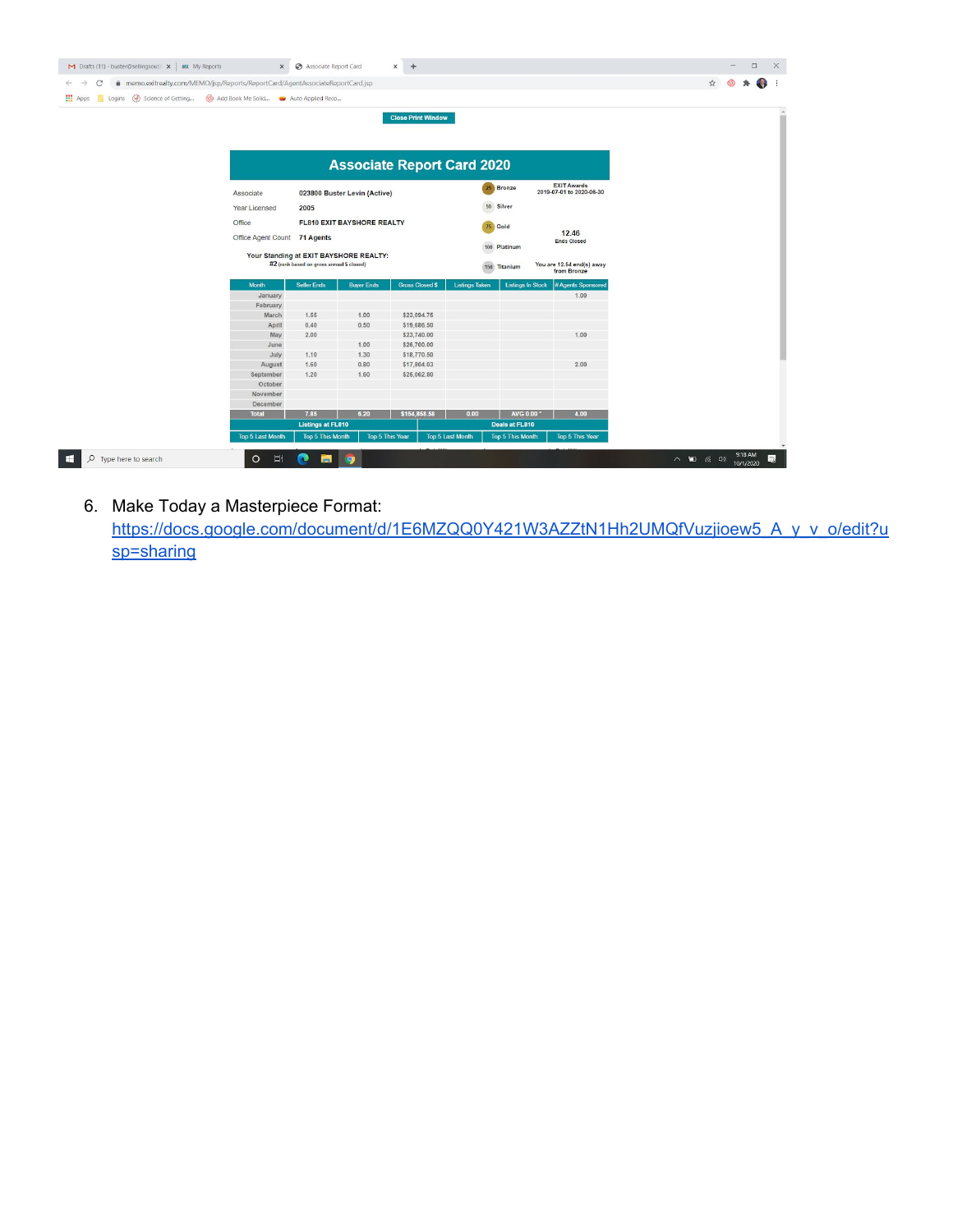$10/12020$ Note Today a Moskepiece  $I$  for  $healHry$ EN PERSONAL DE L'ESTREMENT Ton DOITNON Rocc That of joy, I feel Terrific FOCUS! Assressive Follow Up! om calm  $-m\cos\theta$ oncollective Foro Ro  $the$ set as Appointment lental  $\sqrt{1.5/9}$ I on certified ppe. in nost  $a$   $sin$ and processor ma ine mon  $||\alpha||$  $\sim$  $\sim$ Drovic  $200$  $H - DCM$ my tail ragore  $cona$   $p$ illion of kbole  $m + q (q)$ tatc trop hmade I can do All the Loc This is the day that Chilitato  $i \circ i \neq i$ Let us relogicoso the station to Jay, Perce Refience, Kindress But the fivit of the Goodness Gent  $isvo'$   $km'$ , S Contacts G. 3 ABC Follow Up SOI 5 Top D/Top So/Past S New  $p/s$ Schedule Kept Trip Dids  $C_{\alpha}$ lls  $Cests$  $E_{\text{NC}}$ /s  $\overline{\mathcal{L}}$ nts set/set  $\overline{a}$ Chingersions  $Totc$ Planning Visualization Thinking 1 Urgat  $A$ ppts set:

7. Closing Duties: Add daily numbers to Activity Point Spreadsheet Here: [https://docs.google.com/spreadsheets/d/1C943nUJFVJplzei7yKFOiHzl1raDeBjusCYc5THZMfU/edit?us](https://docs.google.com/spreadsheets/d/1C943nUJFVJplzei7yKFOiHzl1raDeBjusCYc5THZMfU/edit?usp=sharing) [p=sharing](https://docs.google.com/spreadsheets/d/1C943nUJFVJplzei7yKFOiHzl1raDeBjusCYc5THZMfU/edit?usp=sharing) Or building a Google Form where you can input them. [www.RealEstateSuccessHabits.com](http://www.realestatesuccesshabits.com/)